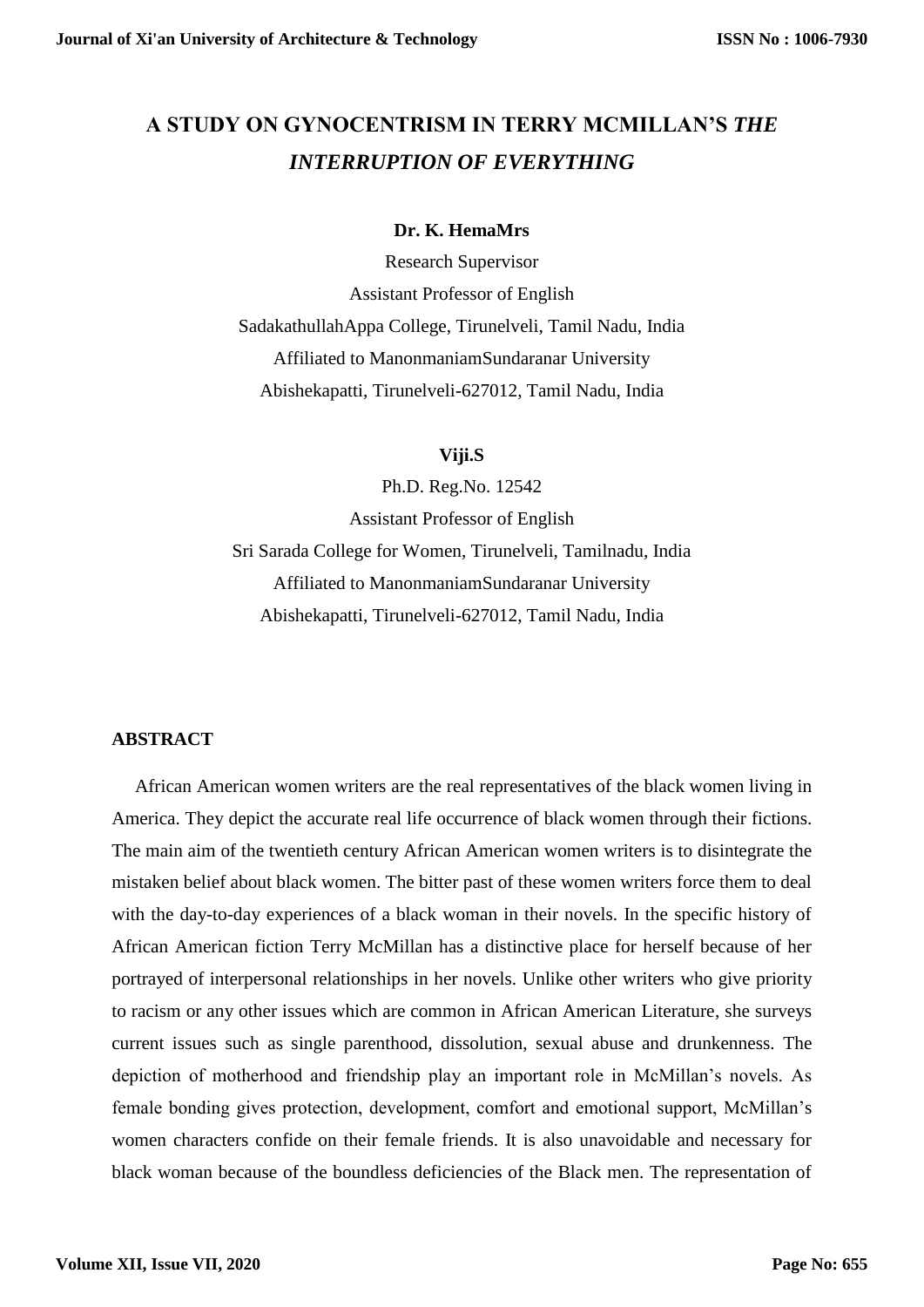imperfection, weakness, attitude and character in the black men are factual for they are not only ready to sacrifice anything but also fail to support or praise their women's dedication and devotion for the family. This paper investigates the issues faced by the protagonist Marilyn Grimes in Terry McMillan's novel *The Interruption of Everything* as a wife, mother, sister and daughter-in-law in the family in contrast tothe insufficiency of her spouse. Key words: single parenthood, motherhood, female bonding, insufficiency, imperfection.

 Terry McMillan's novels are exceptionally rewarding because of her portrayal of the city experiences of African American women and men. Her novels deal with the issues such as constant search for love, single parenthood, career development through intimacy, forbearance and liveliness. The female characters of Terry McMillan expose their longing to have a well matched companion. Apart from giving happy ending to her fictions she prefers incorporating comical aspects for delineating significant issues which reveal her originality. In McMillan's novels, women are the facilitators for themselves. Though her male characters are not remarkable, they are the main cause for the problems of women. McMillan emphasizes not only the sufferings of women but also deals with the theme of mid-life crisis. She depicts her female characters as victimizers and conquerors.

 Terry McMillan's *The Interruption of Everything*depicts the problems of the protagonist Marilyn Grimes, who works at a craft store. She possesses a loveless marriage, a demanding family and unfulfilled dreams. She is the mother of three grown-up kids with her husband Leon, mother-in-law Arthurine, her drug-addicted foster sister Joy and her own mother. While portraying McMillan's female characters who have been locked under the chain of commitments called marriage, Bonnie Kreps states, "Little girls are all too often dressed to be 'ladylike'-in other words, they are dressed to be pretty objects, like dolls. Whereas boys are encouraged to be rough, tough and aggressive, girls are trained to become timid and docile" (46). As a wife, mother and daughter-in-law she fulfils the need of everyone in the family except hers. Her unexpected pregnancy with Leon makes her to miscarriage it as she runs forty. She is worried because of her sister Joy's drug addiction and spending good times with her boyfriends without bothering about her two children and her mother. In addition, her mother-in-law Arthurine's contact with her boyfriend Mr.Prezelle and Marilyn's oldest son Spencer's arrival with his girlfriend Brianna who is two years elder than him, increase her stress to the maximum. When Marilyn informs the matter about her son to Leon, he casually tells Marilyn that he is going to leave her as he is bored with her. He also says that, as he has been married earlier he has missed his sweet period that can not be done then as his children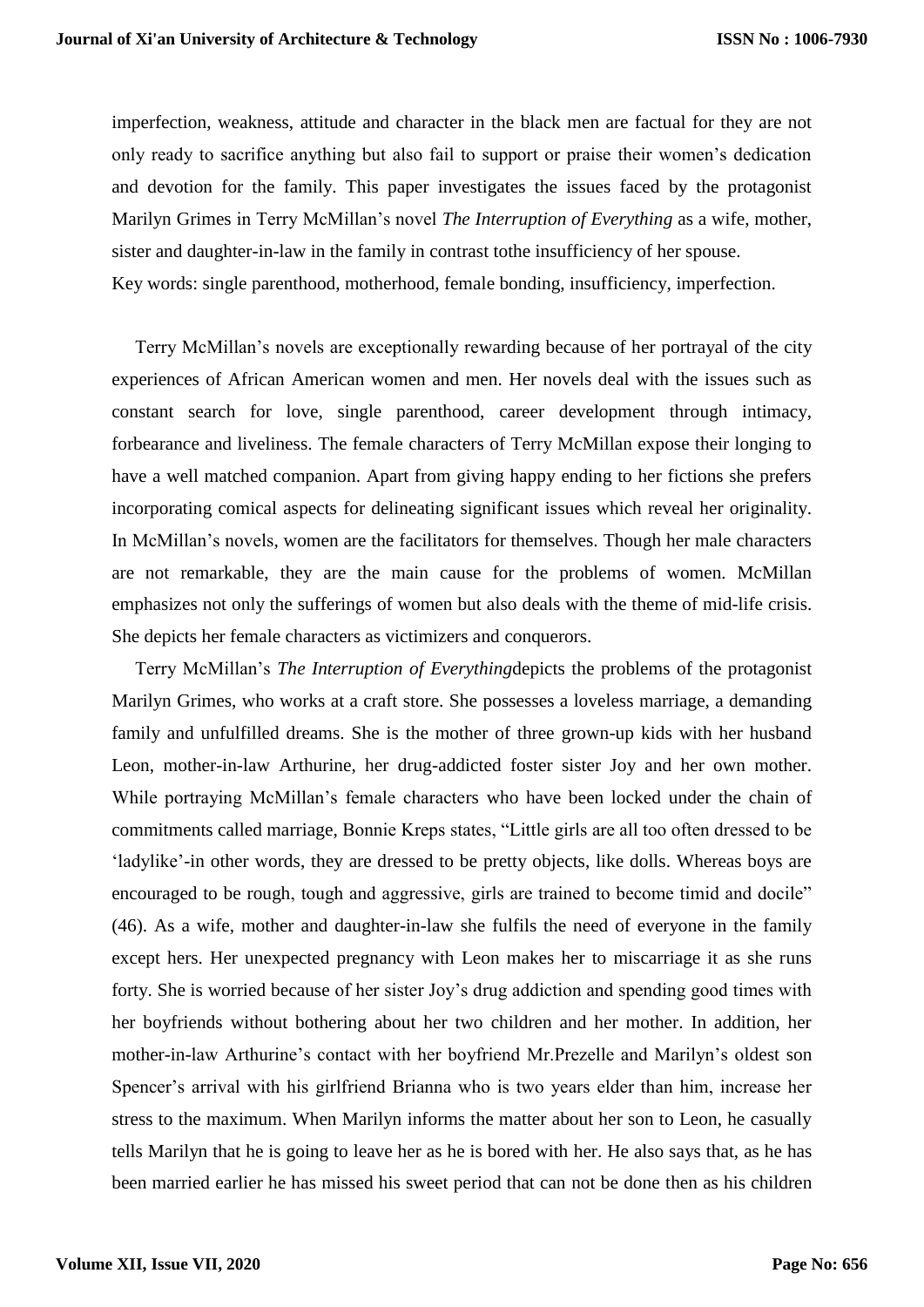have grown big. When Leon tries to console her by intimating that he leaves for a girl who is half her age, Marilyn shouts at him by saying, "Leon, if you don't get out of this house in the next ten minutes, I'm going to do something I might regret" (152). Next she gets the news of her sisters Joy's death due to an accident and her son Simon who has broken his wrist and has undergone a surgery. Now Marliyn has been pushed under additional commitment as she has to look after he sister Joy's two children as well as her own mother. So wherever she turns she faces problems in different angles. In spite of the repeated problems Marilyn tries to balance her family, her sister and mother. Her friends are her best pain-relievers at the back of every difficult situation. She doesnot give importance to her hopes and desires as she gives prominence to her family.

 After the innumerable struggle in the family Marilyn comes to know how far she has been a halfwit for her family members who are not ready to support or praise her sacrifice. As McMillan's female characters are audacious and independent, they always want to sustain their identity. When Leon deserts Marilyn's life she immediately wants to have a change to relieve herself from the stress by participating in various activities including yoga. He desires in reconstructing her life forces Marilyn to get angry to Leon by saying "I have done anything except be your wife and raise kids for the last twenty-two years. . . I think it's time for me to do something just for myself" (149-50). Though McMillan's protagonists come across numerous problems, they are bold enough to tackle the complicated situations as they prefer moving to the next better option. While describing Terry McMillan's way of depiction, David Nicholson in his review states, "relationships between black men and black women as something more than the relationship between victimizer and victim, oppressor and oppressed" (6). As Marilyn feels that she has wasted her entire life in taking care of a big family, she is very particular that she should lead a desirous as well as hopeful life after her husband Leon has left her.

 Even in her pathetic state Marilyn feels and cares for her foster sister Joy by giving comfort to her when she suffers from Hepatitis C and Pancreatitis. Her concern towards her sister can clearly be proved when Marilyn takes care of Joy's children like her own children which looks strange to them as they have never received the same from their own mother. She provides them everything apart from teaching them to pray. While describing the significance of sisterhood, Katrina Bell McDonald states, "The Sisterhood in the black tradition was founded upon a principle of mutual respect for all black women, who regardless of the quality of their personal and social attributes, were equally deserving of the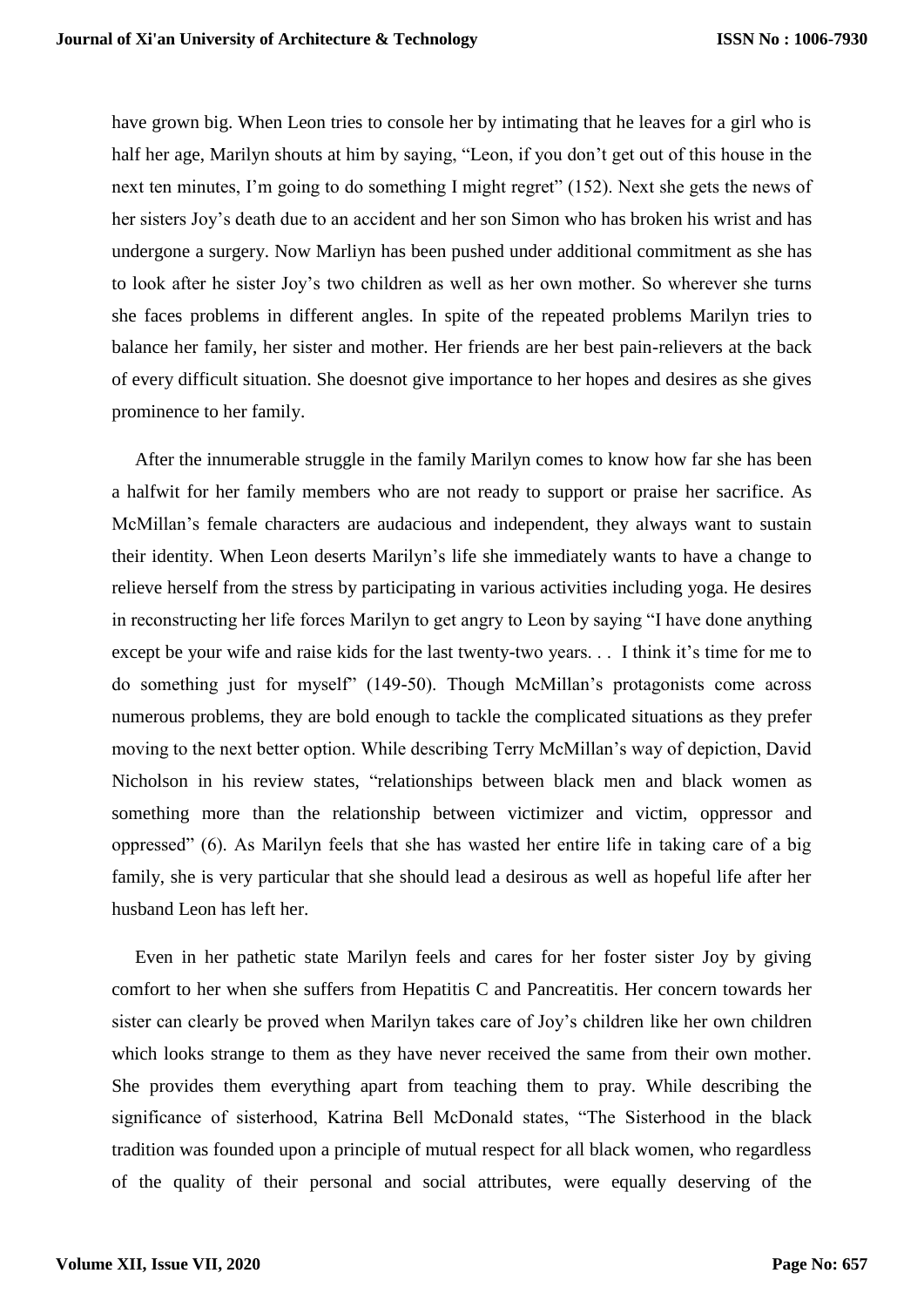opportunity to move forward and equally important to the survival of the race" (53). Friendship plays a significant role in McMillan's novels. In this novel Marilyn shares everything with her best female friends Paulette and Bunny. When she tells about her unsuccessful married life to her friends, Paulette says, "Marriage requires cooperation and compromise and patience. As soon as you're not willing to do that you both lose" (27). Marilyn feels that she must be gifted to have such a friend who identifies not only her problems but also consoles her in complicated situations which acts as a universal remedy and gives her enormous sustenance. Though Marilyn is locked under household duties she never fails to meet her friends once in a month which gives her extreme happiness and relaxation.

McMillan's men are generally imperfect and not good at psychological, cordial, economical and sensual aspects. They donot bother about deserting the life of their women by evolving extramarital relationship. Marilyn's husband Leon doesnot want to come under the family commitments and he wants to be away from Marilyn. Similarly Marilyn knows that her life has become spoiled and so she prefers to have a new life through some changes, but she is not able to endure the statement of her husband that he is bored with her. While devaluating men's behaviour, Paulette states, "Men are just so predictable. This shit must be their rite of passage to middle age or something because they all seem to go little nuts after they hit their forties" (158). Even Marilyn's mother-in-law Arthurine understands her situation and advises her son by saying, "She gives right here in this same house with you. You wouldn't have to catch a plane nowhere that was five thousand miles away" (353). Through Arthurine's lover Prezelle, McMillan has delineated the qualities to be maintained by a black man. In his conversation with Arthurine, Prezelle tells, "All a man needs to do prove he's a man is work hard. Take care of his family. Pay his bills on time and try to be a good father. A good husband. That's all there to it. You don't have to go anywhere if you already doing right where you are" (124). Hence McMillan clearly focuses the weakness of Leon and pinpoints the common faults of black men.

 The absence of common primary qualities of McMillan's men make them scanty and this can be clearly proved in their actions like inflexibility, egocentric, quitting responsibilities, being illogical and wavering in every single thing, misusing the partner bodily and inwardly, maintaining duplicate relationship, not pellucid in money matters, abandoning the wife for a white, habituated to narcotics and alcohol. McMillan's women are family oriented whereas her men are free from commitments. In order to reveal their original selves, she wants her